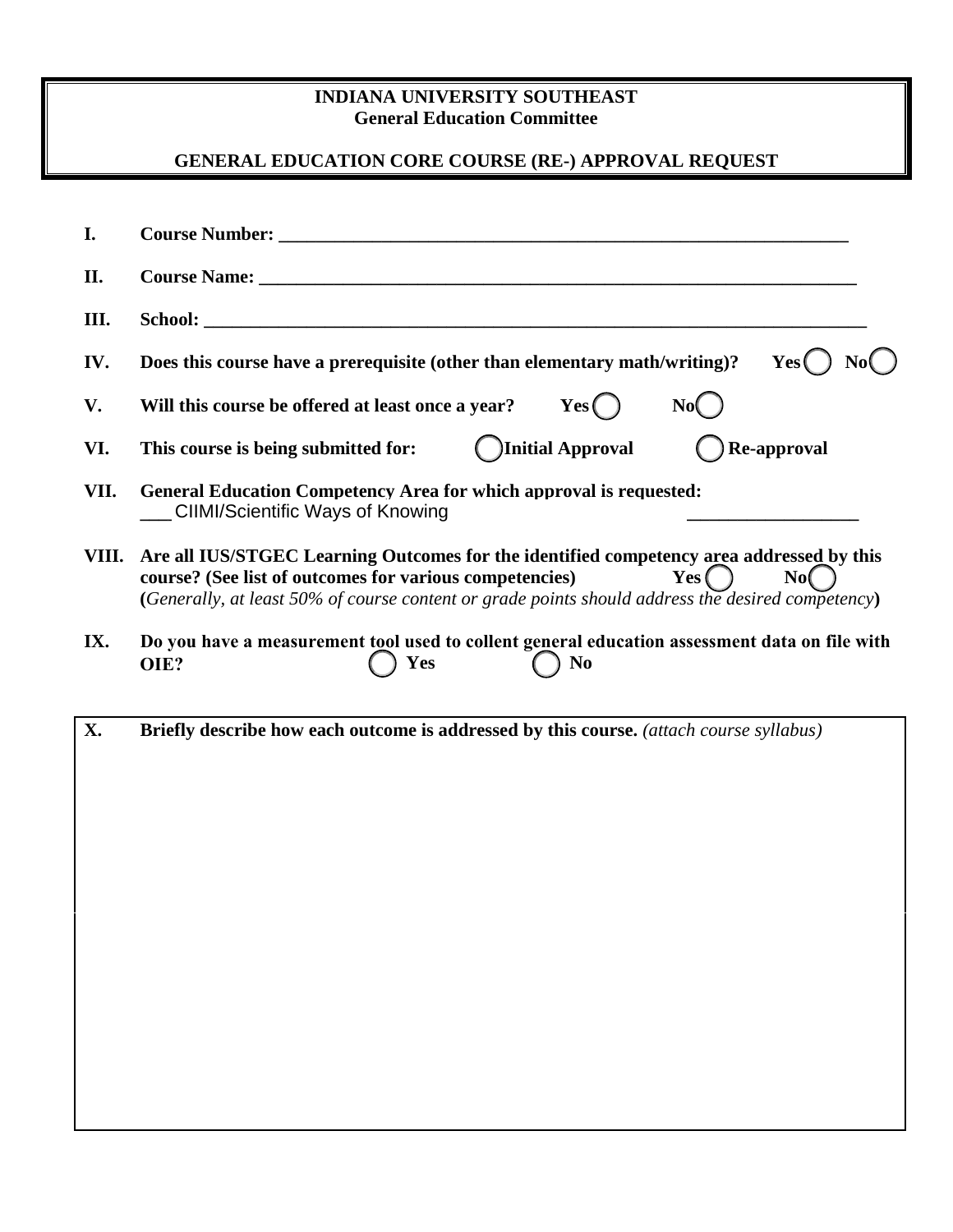**XI. Briefly describe how outcomes are assessed to ensure student achievement of outcomes.**

## **IF THIS IS A RE-APPROVAL REQUEST:**

**XII. Provide summary assessment data to demonstrate that outcomes are being addressed and successfully met** (*Provide any supporting documentation*); If not successfully met, what are your plans to address the gap?